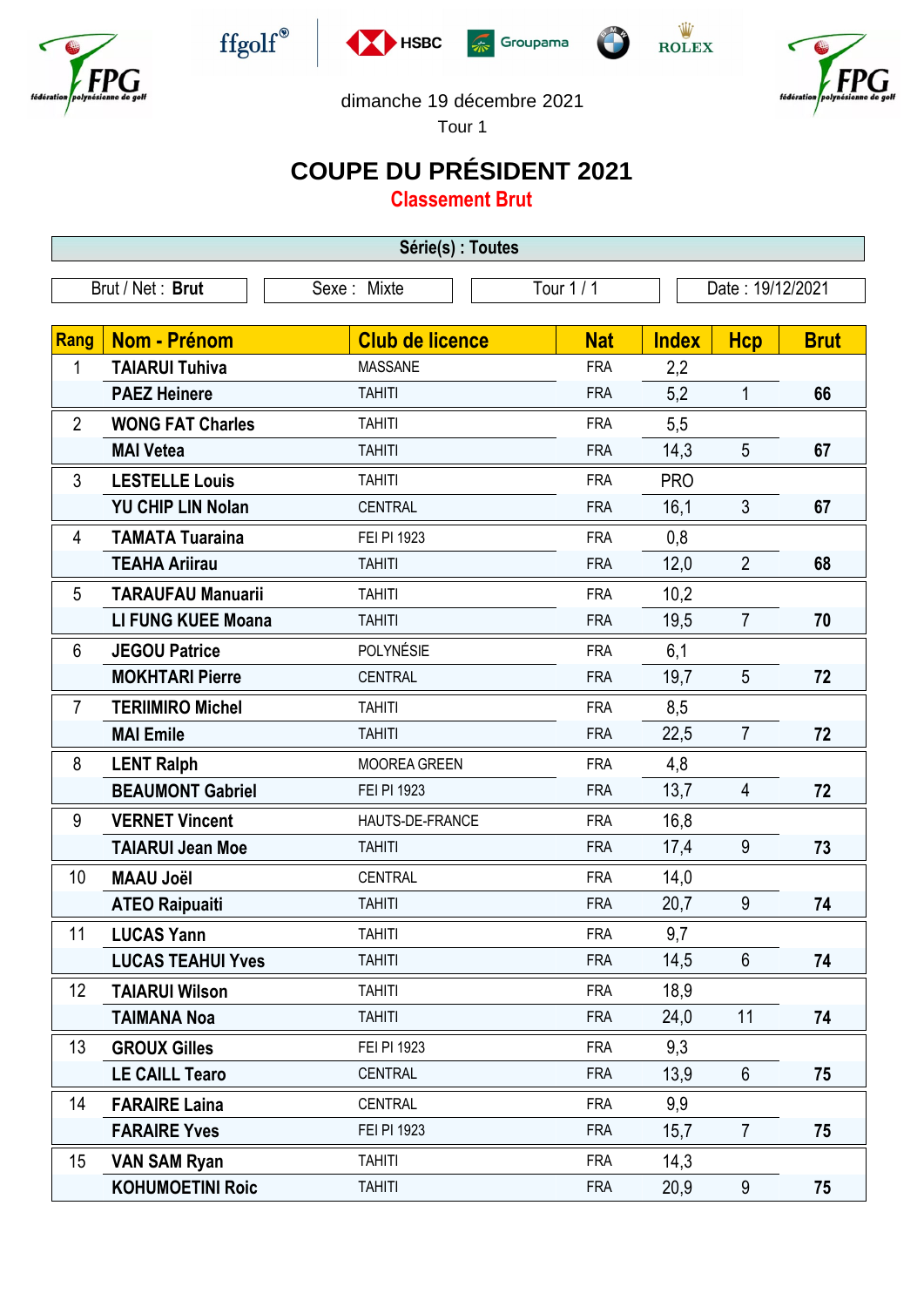| <b>Rang</b> | Nom - Prénom                 | <b>Club de licence</b> | <b>Nat</b> | <b>Index</b> | <b>Hcp</b>      | <b>Brut</b> |
|-------------|------------------------------|------------------------|------------|--------------|-----------------|-------------|
| 16          | <b>HAUTBOIS Franck</b>       | <b>TAHITI</b>          | <b>FRA</b> | 23,9         |                 |             |
|             | <b>PELNIER Franck</b>        | <b>TAHITI</b>          | <b>FRA</b> | 24,0         | 13              | 75          |
| 17          | <b>CHANG Veronique</b>       | <b>TAHITI</b>          | <b>FRA</b> | 8,1          |                 |             |
|             | <b>WIMER Yvonne</b>          | <b>TAHITI</b>          | <b>FRA</b> | 11,4         | $\overline{7}$  | 76          |
| 18          | <b>BOITIER Michel</b>        | <b>BRESSE</b>          | <b>FRA</b> | 11,5         |                 |             |
|             | <b>VERHEVEN Gerald</b>       | <b>CENTRAL</b>         | <b>FRA</b> | 22,0         | 8               | 76          |
| 19          | <b>BAMBRIDGE Eveline</b>     | FEI PI 1923            | <b>FRA</b> | 12,4         |                 |             |
|             | <b>BAMBRIDGE Phineas</b>     | FEI PI 1923            | <b>FRA</b> | 17,2         | 9               | 76          |
| 20          | <b>WOHLER Rudy</b>           | <b>TAHITI</b>          | <b>FRA</b> | 12,5         |                 |             |
|             | <b>MEUEL Hermann</b>         | <b>TAHITI</b>          | <b>FRA</b> | 24,0         | 9               | 76          |
| 21          | <b>BRILLANT Jean-Marc</b>    | CENTRAL                | <b>FRA</b> | 16,8         |                 |             |
|             | <b>MIGNON Sébastien</b>      | POLYNÉSIE              | <b>FRA</b> | 19,8         | 10              | 77          |
| 22          | <b>AIRIMA Auguste</b>        | <b>TAHITI</b>          | <b>FRA</b> | 7,9          |                 |             |
|             | <b>PIHAATAE Emile</b>        | <b>TAHITI</b>          | <b>FRA</b> | 9,4          | $\overline{4}$  | 77          |
| 23          | <b>SIDER Elisabeth</b>       | FEI PI 1923            | <b>FRA</b> | 15,0         |                 |             |
|             | <b>GOUSSAUD Solange</b>      | <b>TAHITI</b>          | <b>FRA</b> | 17,6         | 10              | 78          |
| 24          | <b>BROTHERS Marc</b>         | <b>TAHITI</b>          | <b>FRA</b> | 9,0          |                 |             |
|             | <b>BROTHERS Keanui</b>       | <b>TAHITI</b>          | <b>FRA</b> | 24,0         | $\overline{7}$  | 79          |
| 25          | <b>MAFUTUNA Akatoto</b>      | CENTRAL                | <b>FRA</b> | 11,5         |                 |             |
|             | <b>PAQUIER Terii</b>         | <b>CENTRAL</b>         | <b>FRA</b> | 24,0         | 8               | 80          |
| 26          | <b>SUE-AHNNE Marilyn</b>     | <b>EXCELSIOR</b>       | <b>FRA</b> | 13,3         |                 |             |
|             | <b>TIXIER Taiuhi</b>         | <b>EXCELSIOR</b>       | <b>FRA</b> | 16,2         | 9               | 80          |
| 27          | <b>AIRIMA Denise</b>         | <b>TAHITI</b>          | <b>FRA</b> | 8,5          |                 |             |
|             | <b>VAN BASTOLAER Jessie</b>  | <b>TAHITI</b>          | <b>FRA</b> | 20,5         | 9               | 81          |
| 28          | <b>CROSS Stanley</b>         | <b>EXCELSIOR</b>       | <b>FRA</b> | 12,0         |                 |             |
|             | <b>TRONDLE Jean-Marc</b>     | <b>TAHITI</b>          | <b>FRA</b> | 20,8         | 8               | 81          |
| 29          | <b>LAU GNOU DAUH Raymond</b> | <b>TAHITI</b>          | <b>FRA</b> | 23,7         |                 |             |
|             | <b>TOKINTEITI Collin</b>     | FEI PI 1923            | <b>FRA</b> | 24,0         | 13              | 82          |
| 30          | <b>LAUSAN Christian</b>      | FEI PI 1923            | <b>FRA</b> | 17,1         |                 |             |
|             | <b>LOUSSAN Guy</b>           | FEI PI 1923            | <b>FRA</b> | 18,5         | 10 <sup>°</sup> | 83          |
| 31          | <b>JORIS Geoffrey</b>        | FEI PI 1923            | <b>FRA</b> | 20,1         |                 |             |
|             | <b>FRECHEDE Christian</b>    | <b>POLYNÉSIE</b>       | <b>FRA</b> | 24,0         | 12              | 84          |
| 32          | <b>CHING Raphael</b>         | <b>TAHITI</b>          | <b>FRA</b> | 23,1         |                 |             |
|             | <b>MANUEL Etienne</b>        | CENTRAL                | <b>FRA</b> | 24,0         | 13              | 84          |
| 33          | <b>TAATA Tehina</b>          | <b>CENTRAL</b>         | <b>FRA</b> | 22,7         |                 |             |
|             | <b>BERGER Charles</b>        | CENTRAL                | <b>FRA</b> | 24,0         | 14              | 86          |
| 34          | <b>GAUTHIER Christa</b>      | <b>TAHITI</b>          | <b>FRA</b> | 14,0         |                 |             |
|             | <b>GAUTHIER Michel</b>       | <b>TAHITI</b>          | <b>FRA</b> | 24,0         | 11              | 88          |
| 35          | <b>COLIN Yves</b>            | CENTRAL                | <b>FRA</b> | 24,0         |                 |             |
|             | <b>COLIN Bernadette</b>      | CENTRAL                | <b>FRA</b> | 24,0         | 14              | 95          |